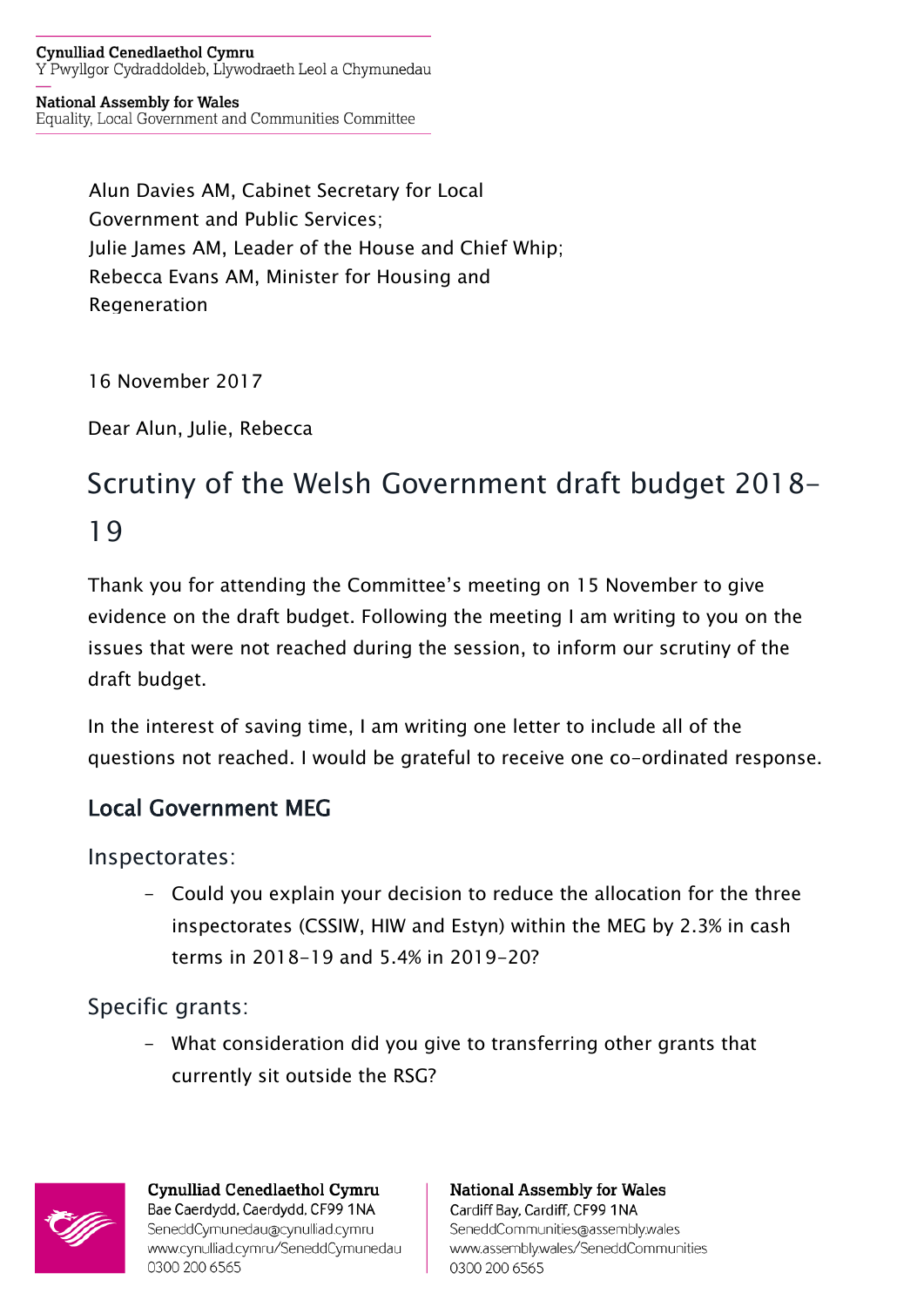- Are you considering allocating grants in the RSG in the future at the level seen this year? [£91.7 million worth of grants have been included in the RSG for 2018-19]

Council Tax and Council Tax Reduction Scheme

- Can you confirm that funding for the CTRS will be maintained at the existing level for 2019-20?

Local Government reserves

- What is your view on the WLGA's concerns that the costs attributable to the workforce are likely to result in further cuts to frontline services? [In its paper the WLGA highlights workforce costs as a key cost pressure. It refers to the "inescapable costs attributable to the workforce" and states that, if realised, these will result in "inevitable cuts to frontline services".]

# Communities MEG

Financial inclusion and advice services

- How the Financial Inclusion Delivery Plan and Information and Advice Action Plan has influenced the draft budget allocations?
- How much additional funding has been allocated to the Asylum Rights Programme to address the issues raised in the Committee's inquiry around improvements to legal advice, health screenings and mental health support?
- When the provisions in the UK Government's Financial Guidance and Claims Bill regarding devolving funding for debt advice are expected to take effect?

Third sector:

- 'Prosperity for all' includes a commitment to 'build a sustainable relationship with the voluntary sector [based on] the right funding model'- what does this mean and how is it reflected in your allocations?

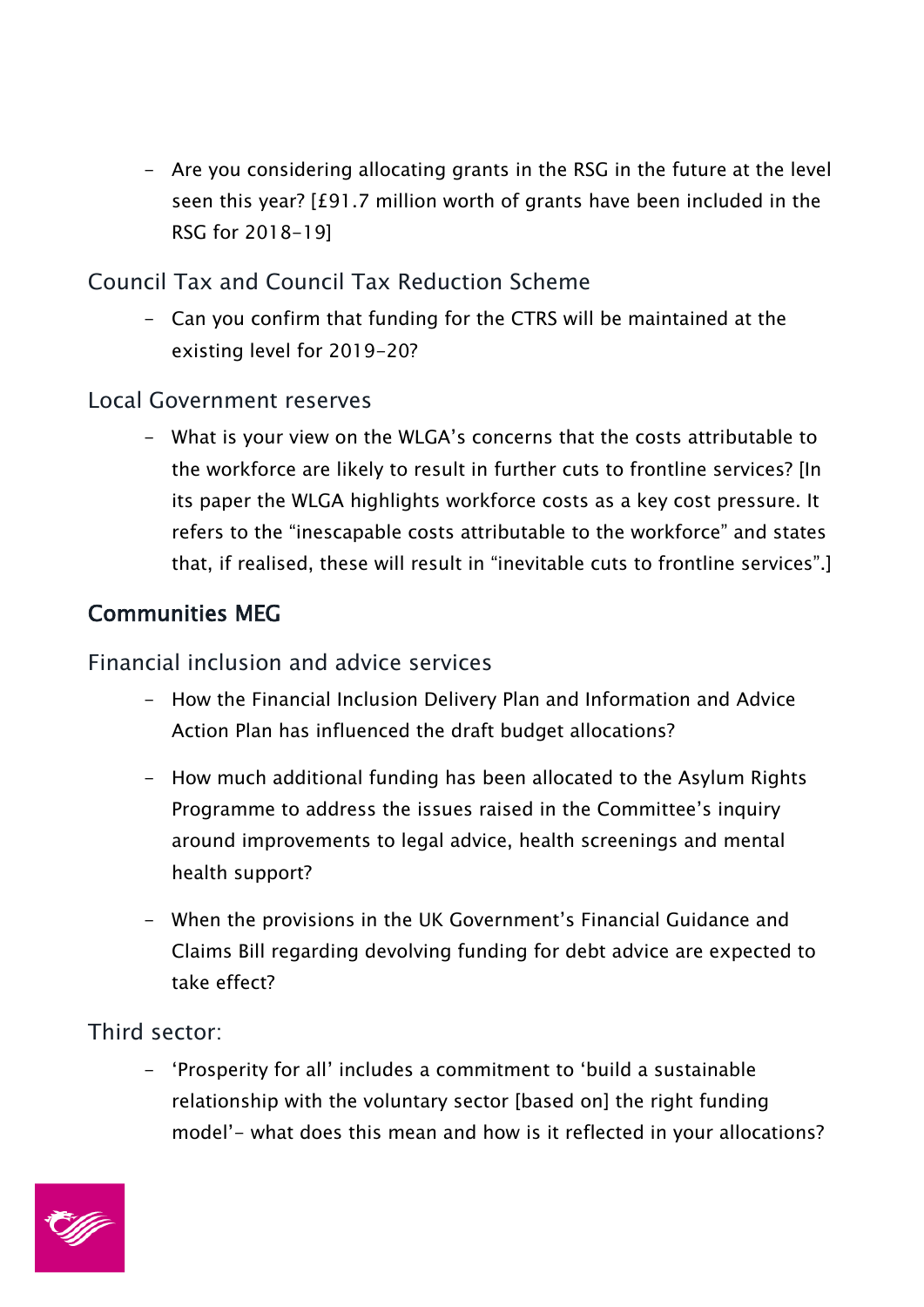# Community Facilities Programme

- How will you ensure that the additional investment in the Community Facilities Programme provides value for money?

#### Community safety

- How much was the Violence Against Women, Domestic Abuse And Sexual Violence (Wales) Act estimated to cost the Welsh Government when it was passed in 2015, and how much has it actually cost per year, and why there are any differences?
- What are your views on Charlie Taylor's Review of the Youth Justice System in England and Wales, particularly the recommendation to roll funding for youth justice services into local government funding?

#### Supporting People

- What progress has been made in ensuring that funding for Supporting People is distributed on the basis of need, and what impact merging grants will have on this?

# Housing supply and standards

- What evaluation has been undertaken of the Housing Finance Grant in terms of value for money?

# Legislation

- Given over one million people will be affected by the implementation of the Renting Homes (Wales) Act 2016, what assessment has been made of the costs required to communicate the changes to affected parties?

We would appreciate if you could provide a response by the close of business on Thursday 23 November.

Yours sincerely